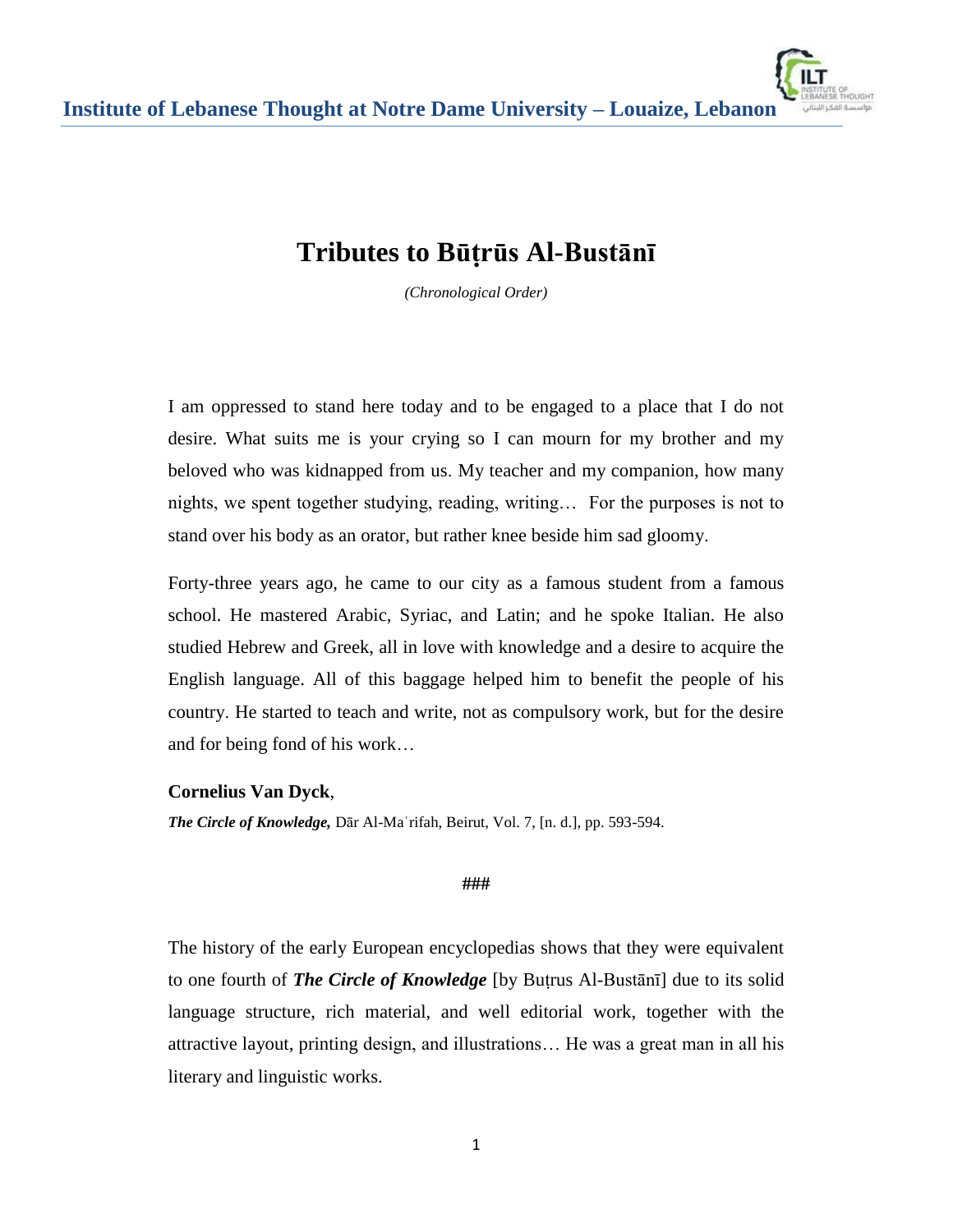#### **Institute of Lebanese Thought at Notre Dame University – Louaize, Lebanon** براسسة الفكر الليناز

## **Philip De Tarrazi,**

*Tārīkh Aṣ-Ṣaḥāfah Al-ʿArabiyyah*, Al-Maṭbaʿah Al-ʾAdabiyyah, Beirut, 1913, Vol. I, p. 91.

#### **###**

BuṭrusAl-Bustānī was intellectually one of the most prolific and most productive of the Lebanese during his time. Among other literary and scientific books he worked out and published the dictionaries *Muḥῑṭ al-Muḥῑṭ* and *Qatr al- Mūḥῑṭ.* Also he worked and published the encyclopedia *The Circle of Knowledge.* These are giant language and intellectual compendiums and still considered as references till today…

# **Philip Hitti,**

Lebanon in History, translated by Dr. Anīs Frayḥah, Franklin Institute for Printing and Publication, Beirut – New York, 1959, pp. 561-562.

#### **###**

Al-Bustānī focused on the idea that the Near East, in order to develop and rise, needs to get introduced to the modern European thought. Yet he did not believe on just copying other civilizations without the spirit of criticism and analysis…

#### **Albert Hourani,**

*Arab Thought in the Age of Renaissance, 1798-1939*, Dār An-Nahār, 4<sup>th</sup> edition, Beirut, 1986, pp. 127-128.

#### **###**

Al-Muʿallim Buṭrus [Al-Bustānī] skillfully blends the social and the subjective, the external and internal needs and requirements for cultural regeneration and for being an autonomous subject. His criteria for the accumulation and circulation of knowledge, and therefore progress itself, range from the material (books and